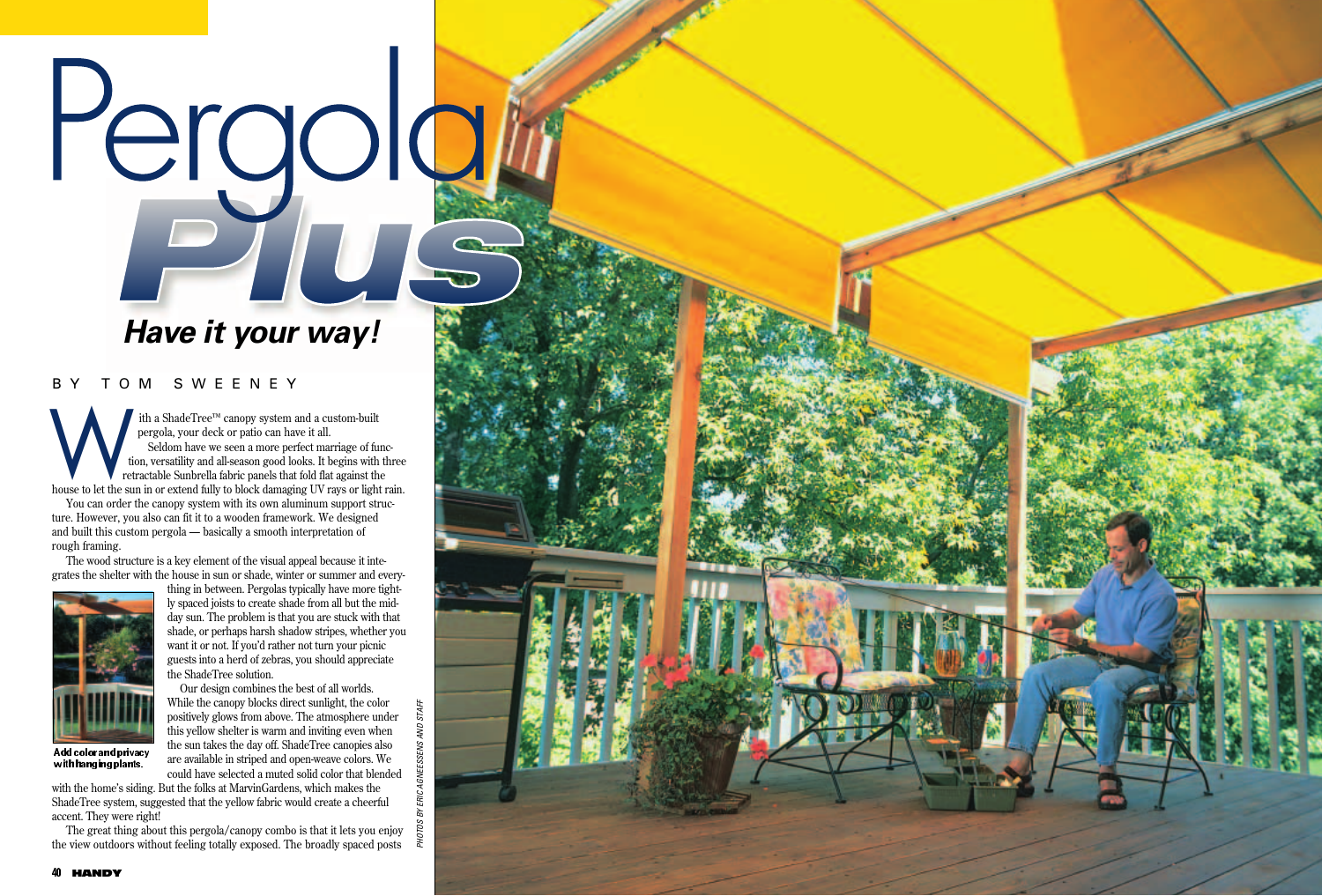

**Mark the ends of the ledger, joists** and beams using the decorative **1 2** template as a guide. Then cut just outside the line, as shown, using a jigsaw.



After laying out the positions of the 3 **Aller laying out the positions of the**<br>joists on the ledger, transfer the marks to the tops of the beams using a combination square.



**2** Clamp the template to the workpiece at the marked line and rout a smooth profile in a single pass using a piloted flush-trimming bit.



Clamp the joists to the ledger with deck screws. Then predrill and reinforce the joints with 3/8 x 5-in. lag screws and washers.



and joists frame the deck nicely without being obtrusive. They look good and complement the house architecturally even if the canopy is folded back against the siding. The fabric panels slide out for storage in less than 10 minutes, leaving the rugged pergola to make its own off-season architectural statement.

### **Key design factors**

We explored a number of pergola designs before settling on the dropped beam and decorative tails shown here. While the structure needed to be solid, we wanted to omit ugly exposed metal joist hangers. We also wanted to avoid toenailing the joists because toenailed corners are prone to splitting as the wood dries and shrinks. Our solution was to fasten the 2x8 ledger to each 2x8 joist with pairs of 3/8 x 5-in. lag screws. Then we secured the joists to the dropped saddle beam using decorative blocks.

To build a pergola that accommodates a canopy, the layout begins with the standard width of the canopy sections and tracks — or 67 in. After leaving room for the framing itself, this deck was able to support three canopy sections. The distance between the



ledger and the dropped beam determines the length of each canopy.

We wanted the footprint of the shelter to roughly match that of the deck itself, complete with clipped corners. The three posts for the saddle beam extend down through the decking and are secured to the lower support beam with carriage bolts. You can bolt the posts to the side of the beam below

the decking or toenail and strap them to the top of the beam. Don't attach the posts to the decking.

The posts and the upper saddle beam need to be parallel to the house for the fabric panels to fit properly. While the lower beam appeared to be parallel to the ledger, we discovered it actually was cocked about 1/2 in. By shimming or notching the lower ends

of the posts, we were able to get them plumb and parallel.

One of the biggest recent improvements to deck design has been the use of standoff ledger brackets that allow moisture to flow behind the ledger rather than settling between the ledger and the siding or between the flashing and the decking. The pergola is more open than the deck, but it still benefits



Predrill and bolt the Stratton brackets to the house to support the ledger board. Position the brackets so you drill into solid house framing.



Secure each post to the deck's main support beam with three 1/2 x 12-in. carriage bolts; or strap and toenail the posts to the top of the beam.



**Temporarily clamp the pergola's** saddle beam to the post and predrill for bolts. A simple wooden alignment jig ensures uniform and straight holes.



**8** Lift the beam and the free ends of **the joists simultaneously and rest** the beam on support blocks for bolting. Note the temporary bracing.



**Mark the Stratton bracket positions** on the ledger to ease alignment, raise the joist assembly and slip the ledger into the brackets for bolting.



**After checking the joist assembly for** square, secure the free ends by mounting pairs of vertical blocks with deck screws between the beams.